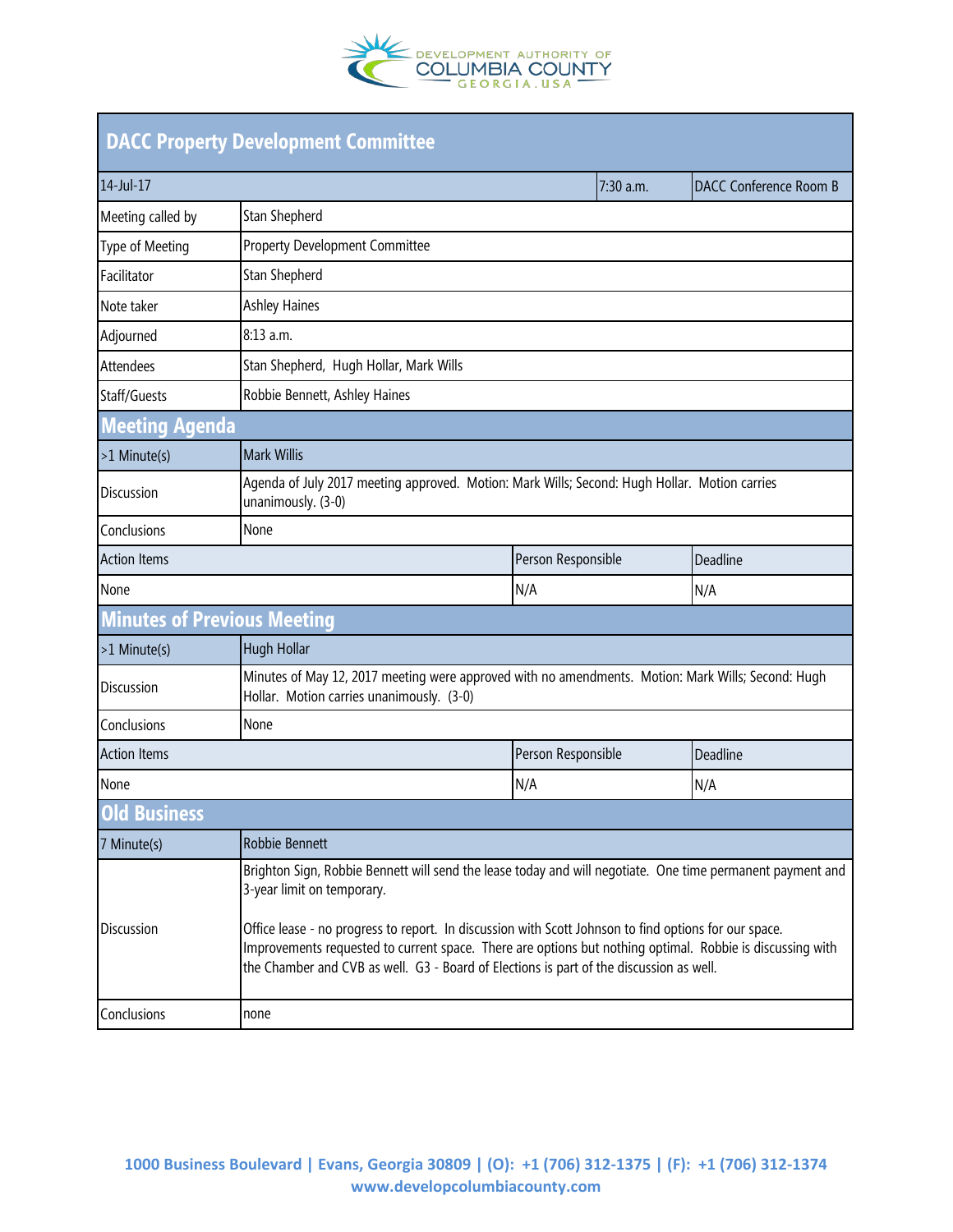

| <b>Action Items</b>                   |                                                                                                                                                                                                                                                                                                                                                                                                                                                                                                                                                                                                                                                                                                                                            | Person Responsible | Deadline |  |  |  |
|---------------------------------------|--------------------------------------------------------------------------------------------------------------------------------------------------------------------------------------------------------------------------------------------------------------------------------------------------------------------------------------------------------------------------------------------------------------------------------------------------------------------------------------------------------------------------------------------------------------------------------------------------------------------------------------------------------------------------------------------------------------------------------------------|--------------------|----------|--|--|--|
| none                                  |                                                                                                                                                                                                                                                                                                                                                                                                                                                                                                                                                                                                                                                                                                                                            | N/A                | N/A      |  |  |  |
| <b>New Business</b>                   |                                                                                                                                                                                                                                                                                                                                                                                                                                                                                                                                                                                                                                                                                                                                            |                    |          |  |  |  |
| 16 minute(s)                          | Stan Shepherd                                                                                                                                                                                                                                                                                                                                                                                                                                                                                                                                                                                                                                                                                                                              |                    |          |  |  |  |
| <b>Discussion</b>                     | Allgood property - John Deere supplier interested in property. Covenants - no front facing dock doors. Other<br>Horizon South tenants have them with our approval. Company has agreed to that stipulation. We need to<br>approve building design (outside aesthetics). Company wants metal building. Covenants say masonry or<br>concrete. Company provided draft/rendering of building. Masonry door and a half height, wrap on sides,<br>truck bays on side. Landscape plan. Motion by Mark Willis to accept design based on drawing submitted and<br>allow variance in covenants. Second: Hugh Hollar. Motion carries unanimously. (3-0) Recommendation to full<br>board.<br>Precision Waste - no movement on possible site development |                    |          |  |  |  |
| Conclusions                           | None                                                                                                                                                                                                                                                                                                                                                                                                                                                                                                                                                                                                                                                                                                                                       |                    |          |  |  |  |
| <b>Action Items</b>                   |                                                                                                                                                                                                                                                                                                                                                                                                                                                                                                                                                                                                                                                                                                                                            | Person Responsible | Deadline |  |  |  |
| None                                  |                                                                                                                                                                                                                                                                                                                                                                                                                                                                                                                                                                                                                                                                                                                                            |                    |          |  |  |  |
| Updates                               |                                                                                                                                                                                                                                                                                                                                                                                                                                                                                                                                                                                                                                                                                                                                            |                    |          |  |  |  |
| 5 minute(s)                           | Robbie Bennett                                                                                                                                                                                                                                                                                                                                                                                                                                                                                                                                                                                                                                                                                                                             |                    |          |  |  |  |
| <b>Discussion</b>                     | Appling Harlem - NDA signed by all parties. Sent option to landowners. Will negotiate and recommend<br>change to board.<br>Mathis Taylor - developers from Atlanta. Engineers that did concept plan introduced us to them. They toured<br>Gateway. Very interested in campus development - professional office space with emphasis on Cyber/Health<br>Services. Road is in design stage.                                                                                                                                                                                                                                                                                                                                                   |                    |          |  |  |  |
| Conclusions                           | None                                                                                                                                                                                                                                                                                                                                                                                                                                                                                                                                                                                                                                                                                                                                       |                    |          |  |  |  |
| <b>Action Items</b>                   |                                                                                                                                                                                                                                                                                                                                                                                                                                                                                                                                                                                                                                                                                                                                            | Person Responsible | Deadline |  |  |  |
| None                                  |                                                                                                                                                                                                                                                                                                                                                                                                                                                                                                                                                                                                                                                                                                                                            | N/A                | N/A      |  |  |  |
| <b>Closed Session</b>                 |                                                                                                                                                                                                                                                                                                                                                                                                                                                                                                                                                                                                                                                                                                                                            |                    |          |  |  |  |
| 15 minute(s)                          |                                                                                                                                                                                                                                                                                                                                                                                                                                                                                                                                                                                                                                                                                                                                            |                    |          |  |  |  |
| <b>Discussion</b>                     | Hugh Hollar made a motion to go into closed session at 7:58 AM to discuss a real estate matter. Mark Willis<br>seconded the motion. The motion passed unanimously, (3-0). At 8:13 AM Hugh Hollar made a motion to<br>leave the closed session. Second: Mark Willis. The motion passed unanimously (3-0).                                                                                                                                                                                                                                                                                                                                                                                                                                   |                    |          |  |  |  |
| Conclusions                           | None                                                                                                                                                                                                                                                                                                                                                                                                                                                                                                                                                                                                                                                                                                                                       |                    |          |  |  |  |
| <b>Action Items</b>                   |                                                                                                                                                                                                                                                                                                                                                                                                                                                                                                                                                                                                                                                                                                                                            | Person Responsible | Deadline |  |  |  |
| None                                  |                                                                                                                                                                                                                                                                                                                                                                                                                                                                                                                                                                                                                                                                                                                                            | N/A                | N/A      |  |  |  |
| <b>Public Comments</b><br>0 minute(s) |                                                                                                                                                                                                                                                                                                                                                                                                                                                                                                                                                                                                                                                                                                                                            |                    |          |  |  |  |

**1000 Business Boulevard | Evans, Georgia 30809 | (O): +1 (706) 312-1375 | (F): +1 (706) 312-1374 www.developcolumbiacounty.com**